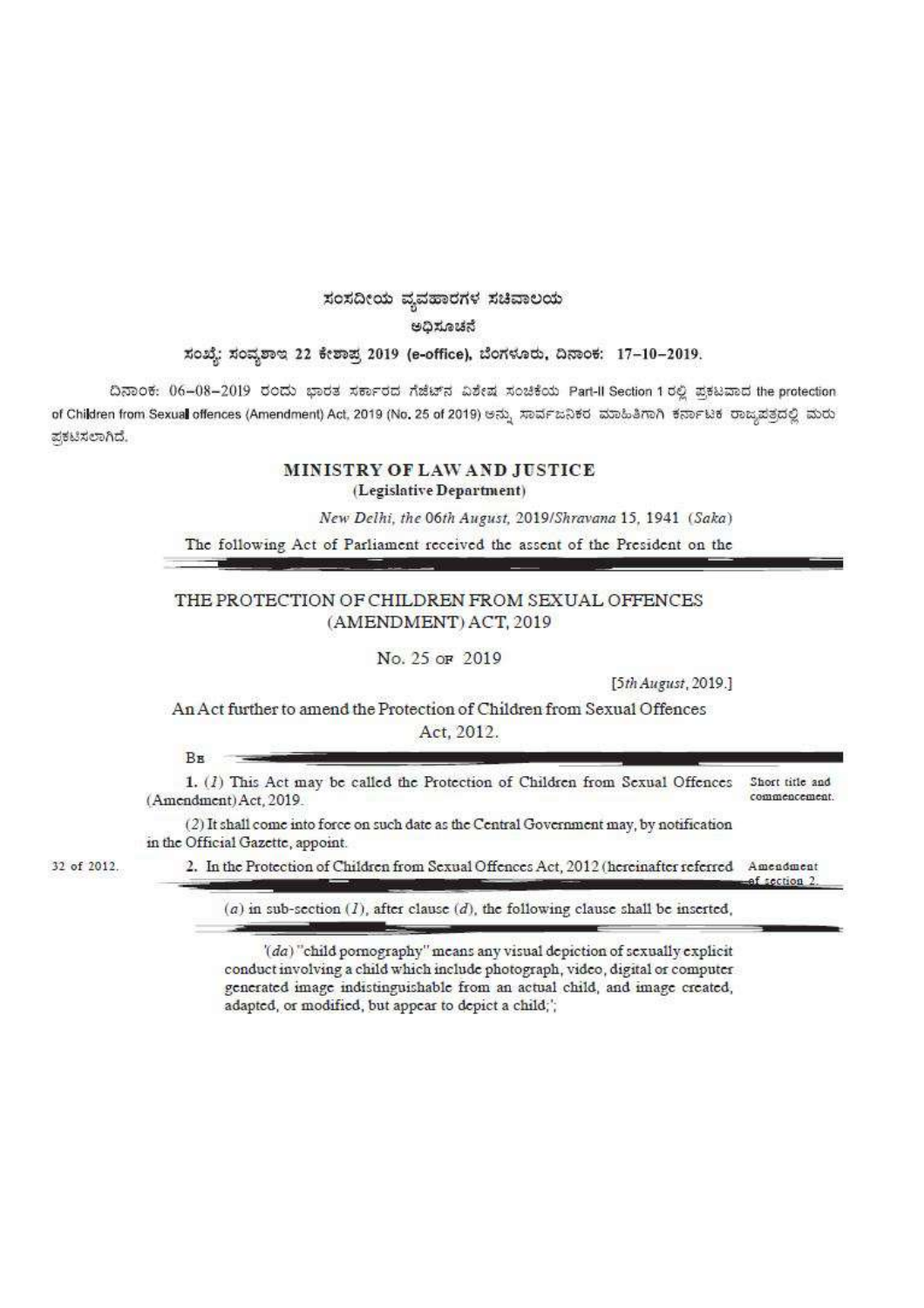ಭಾಗ ೪

(b) in sub-section (2), for the words, brackets and figures "the Juvenile Justice (Care and Protection of Children) Act, 2000", the words, brackets and figures "the Juvenile Justice (Care and Protection of Children) Act, 2015" shall be substituted. 56 of 2000. 2 of 2016.

Amendment 3. In the principal Act, section 4 shall be renumbered as section  $4(I \quad \overline{\phantom{a}})$ 

(a) in sub-section  $(1)$  as so renumbered, for the words "seven years", the words "ten years" shall be substituted;

(*b*) after sub-section  $(I)$ 

"(2) Whoever commits penetrative sexual assault on a child below sixteen years of age shall be punished with imprisonment for a term which shall not be less than twenty years, but which may extend to imprisonment for life, which shall mean imprisonment for the remainder of natural life of that person, and shall also be liable to fine.

(3) The fine imposed under sub-section  $(1)$  shall be just and reasonable and paid to the victim to meet the medical expenses and rehabilitation of such victim.".

Amendment 4. of section 5.

of section 4.

 $(I)$  in clause  $(i -$ 

4.

 $(A)$  in sub-clause  $(i)$ , the word "or" occurring at the end shall be omitted;

 $(B)$  in sub-clause (iii), the word "or" occurring at the end shall be omitted;

 $(C)$  after sub-clause (iii), the following sub-clause shall be inserted,

" $(iv)$  causes death of the child; or";

 $(II)$  in clause  $(s)$ , for the words "communal or sectarian violence", the words "communal or sectarian violence or during any natural calamity or in similar situations" shall be substituted.

Substitution of **5.** For section 6 of the principal Act, the following section shall be substituted,

new section for section 6.

Punishment penetrative sexual assault.

 $\mathcal{L}(I)$  Whoever commits aggravated penetrative sexual assault shall be punished for aggravated with rigorous imprisonment for a term which shall not be less than twenty years, but which may extend to imprisonment for life, which shall mean imprisonment for the remainder of natural life of that person, and shall also be liable to fine, or with death.

> (2) The fine imposed under sub-section  $(I)$  shall be just and reasonable and paid to the victim to meet the medical expenses and rehabilitation of such victim.".

Amendment **6.** of section 9.

 $(i)$  in clause  $(s)$ , for the words "communal or sectarian violance", the words "communal or sectarian violence or during any natural calamity or in any similar situations" shall be substituted;

 $(ii)$  after clause  $(u)$ 

6.

"(v) whoever persuades, induces, entices or coerces a child to get administered or administers or direct anyone to administer, help in getting administered any drug or hormone or any chemical substance, to a child with the intent that such child attains early sexual maturity;".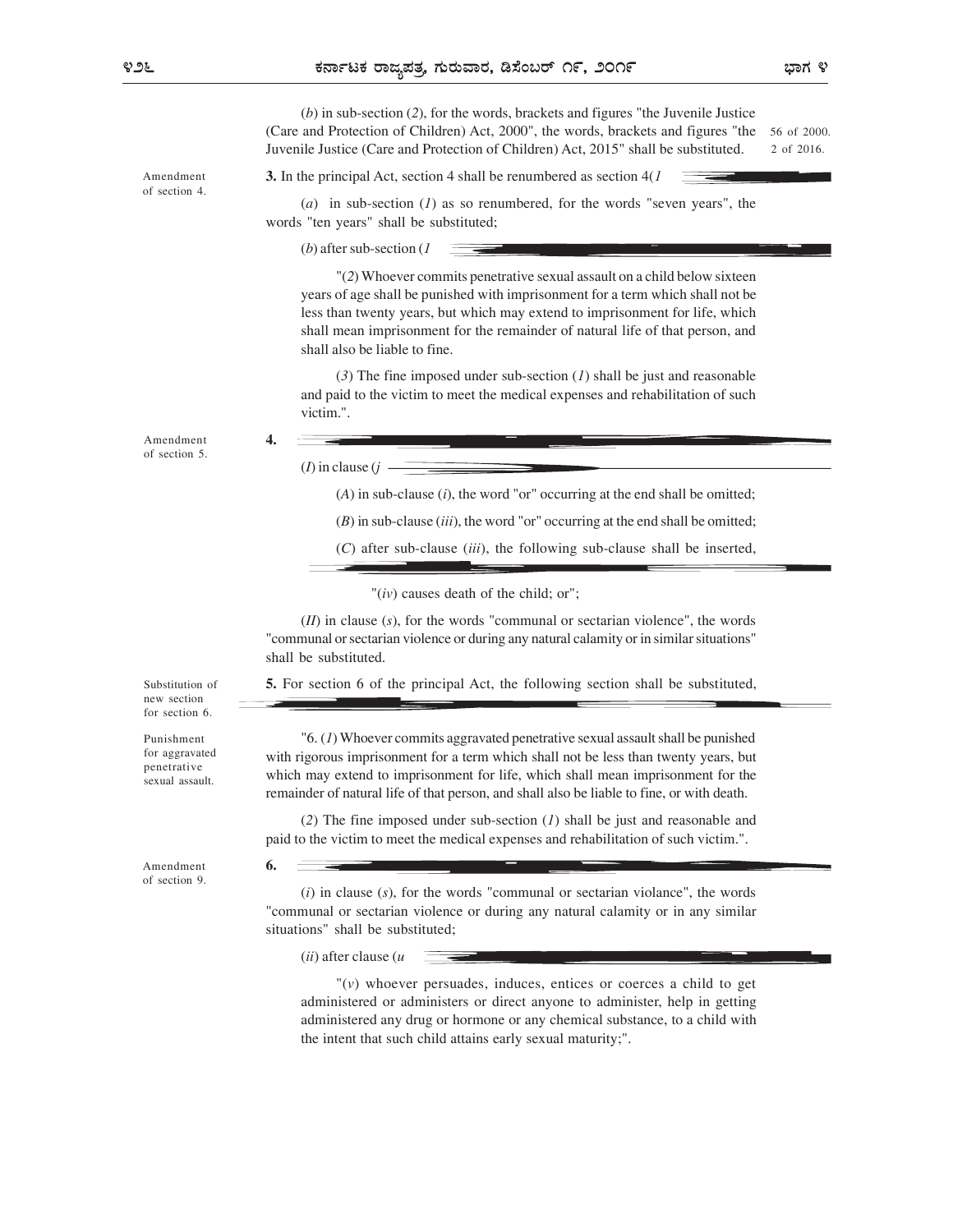to fine.

7. For section 14 of the principal Act, the following section shall be substituted, Substitution of new section

for section 14.

"14. (1) Whoever uses a child or children for pornographic purposes shall be punished with imprisonment for a term which shall not be less than five years and  $\frac{10^{\circ}}{10^{\circ}}$ shall also be liable to fine, and in the event of second or subsequent conviction with imprisonment for a term which shall not be less than seven years and also be liable Punishment for using child for pornographic purposes.

(2) Whoever using a child or children for pornographic purposes under sub-section (1), commits an offence referred to in section 3 or section 5 or section 7 or section 9 by directly participating in such pornographic acts, shall be punished for the said offences also under section 4, section 6, section 8 and section 10, respectively, in addition to the punishment provided in sub-section  $(1)$ .".

8. For section 15 of the principal Act, the following section shall be substituted,

Substitution of new section for section 15.

Punishment for storage of pornographic material involving child.

"15. (1) Any person, who stores or possesses pornographic material in any form involving a child, but fails to delete or destroy or report the same to the designated authority, as may be prescribed, with an intention to share or transmit child pornography, shall be liable to fine not less than five thousand rupees, and in the event of second or subsequent offence, with fine which shall not be less than ten thousand rupees.

(2) Any person, who stores or possesses pornographic material in any form involving a child for transmitting or propagating or displaying or distributing in any manner at any time except for the purpose of reporting, as may be prescribed, or for use as evidence in court, shall be punished with imprisonment of either description which may extend to three years, or with fine, or with both.

(3) Any person, who stores or possesses pornographic material in any form involving a child for commercial purpose shall be punished on the first conviction with imprisonment of either description which shall not be less than three years which may extend to five years, or with fine, or with both, and in the event of second or subsequent conviction, with imprisonment of either description which shall not be less than five years which may extend to seven years and shall also be liable to fine.".

9. In section 34 of the principal Act, for the words, brackets and figures "the 56 of 2000. Juvenile Justice (Care and Protection of Children) Act, 2000", the words, brackets of section 34. and figures "the Juvenile Justice (Care and Protection of Children) Act, 2015" shall be 2 of 2016. substituted. Amendment

10. In section 42 of the principal Act, for the figures, letter and words "376E or 45 of 1860. section 509 of the Indian Penal Code", the figures, letters and words "376E, section 509 of of section 42. the Indian Penal Code or section 67B of the Information Technology Act, 2000" shall be 21 of 2000. substituted.

of section 34.

Amendment